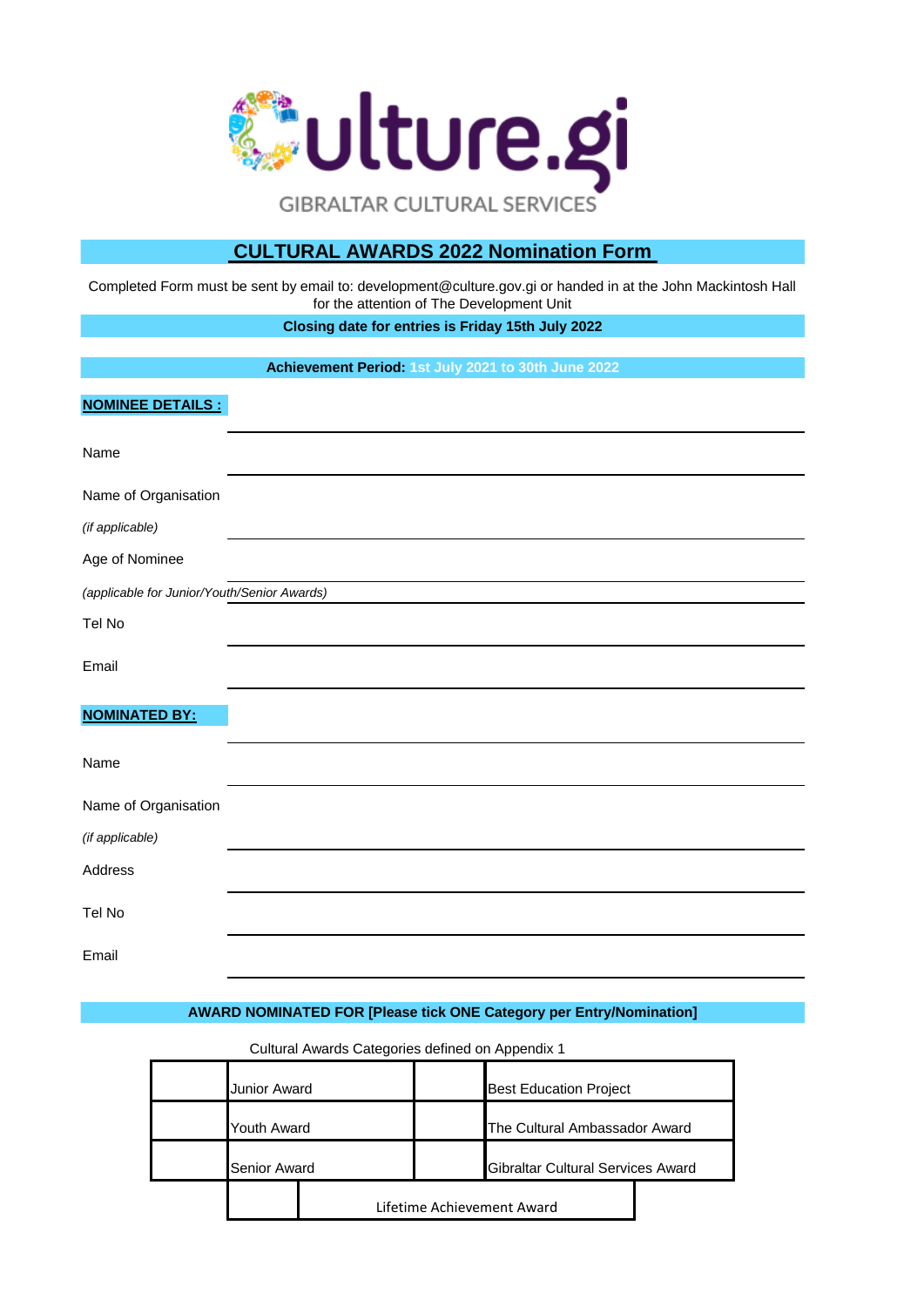**Please include a few details about the Nominee. Artistic background, education, professional development, career and chosen field (e.g. art, dance, drama, literature etc.)**

**(Approximately 100 words)**

**SECTION 2: Nominee's Achievements**

**Please give your reasons for nominating this person, and include their achievements in the last year (period 1st July 2021 to 30th June 2022)**

**(Approximately 100 words)**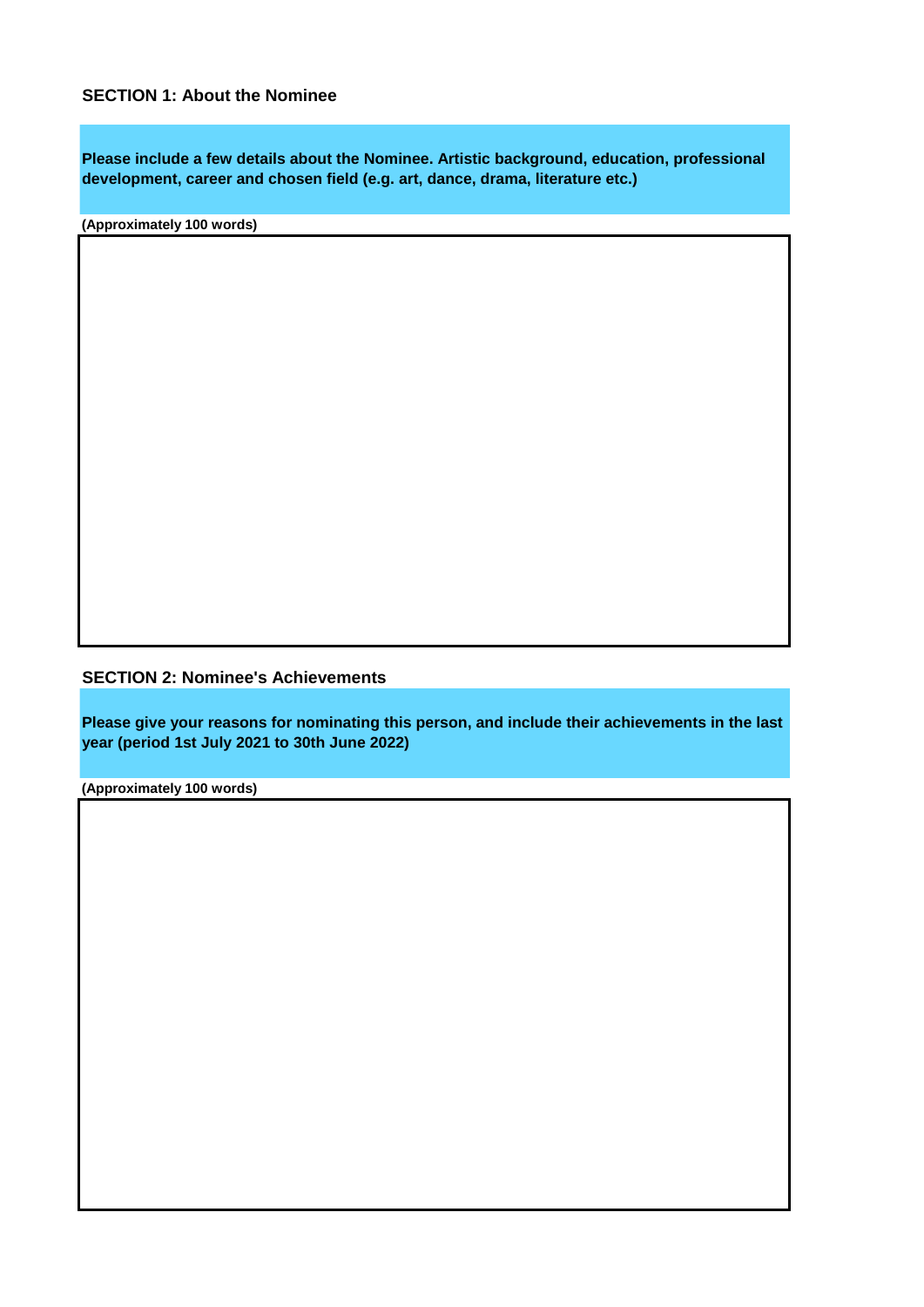## **TERMS & CONDITIONS**

By signing below, you confirm that, to the best of your knowledge, there are no issues with the nominee that may affect the integrity of the Cultural Awards. These issues may include past, pending or anticipated actions involving nominees, cultural officials, directors and/or shareholders of the company, organisation and such other bodies, which have resulted, or would result in any manner the insolvency, serious offence or such actions that may be considered harmful to Gibraltar Cultural Services and/or HMGoG, organisers, sponsors, and any others involved with the Cultural Awards.

### **Entry Process**

- 1 You must complete the entry form for each nomination in full. You may nominate the same person for more than one category if the nominee is involved in several arts and cultural activities/groups. A separate form must be completed for each nomination. Incomplete forms or those combining more than one nomination will not be accepted.
- 2 Any person can nominate anyone in any one or more of the categories.
- 3 Completed forms must be sent online, or by email to development@culture.gov.gi or be handed in at the John Mackintosh Hall for the attention of CEO, Mr Seamus Byrne, on or before 4pm on Friday 15th July 2022
- 4 Should you require further assistance with the Cultural Awards process, please contact the GCS Cultural Development Unit on 20079750 or email development@culture.gov.gi

## **Conditions of Entry**

- 1 To be eligible for nomination, individuals must have an approved legal status (citizens, permanent residents, migrants with work permit, international students), and have an established and verifiable record of achievement in one or more fields as per the specifications contained in each prescribed category.
- 2 In addition to individuals nominated, the Board may, at their discretion, recognise and honour individuals for their special achievement and/or contribution to one or more categories that may or may not have been specified.
- 3 The Board will consider the achievements of the persons nominated for the period covering 1st July 2021 to 30th June 2022. The Board may, at their discretion, consider achievements outside of this period for any categories that may or may not have been specified.
- 4 Strict confidentiality of the content of nominations will be maintained by the Board.
- 5 Arial font size of no less than 10 point must be used to complete the Nomination Form. Word limits are to be observed. Supplementary information to include, but not limited to certificates, photographs, paper clippings or any such material may be considered, but are not required as part of the nomination entry form, and may not be taken into account.
- 6 Gibraltar Cultural Services and/or the Board will contact the nominators or nominees where necessary. The decision of the Board will be final and no correspondence will be entertained into in this regard.

**Name**

**Date**

**Signature**